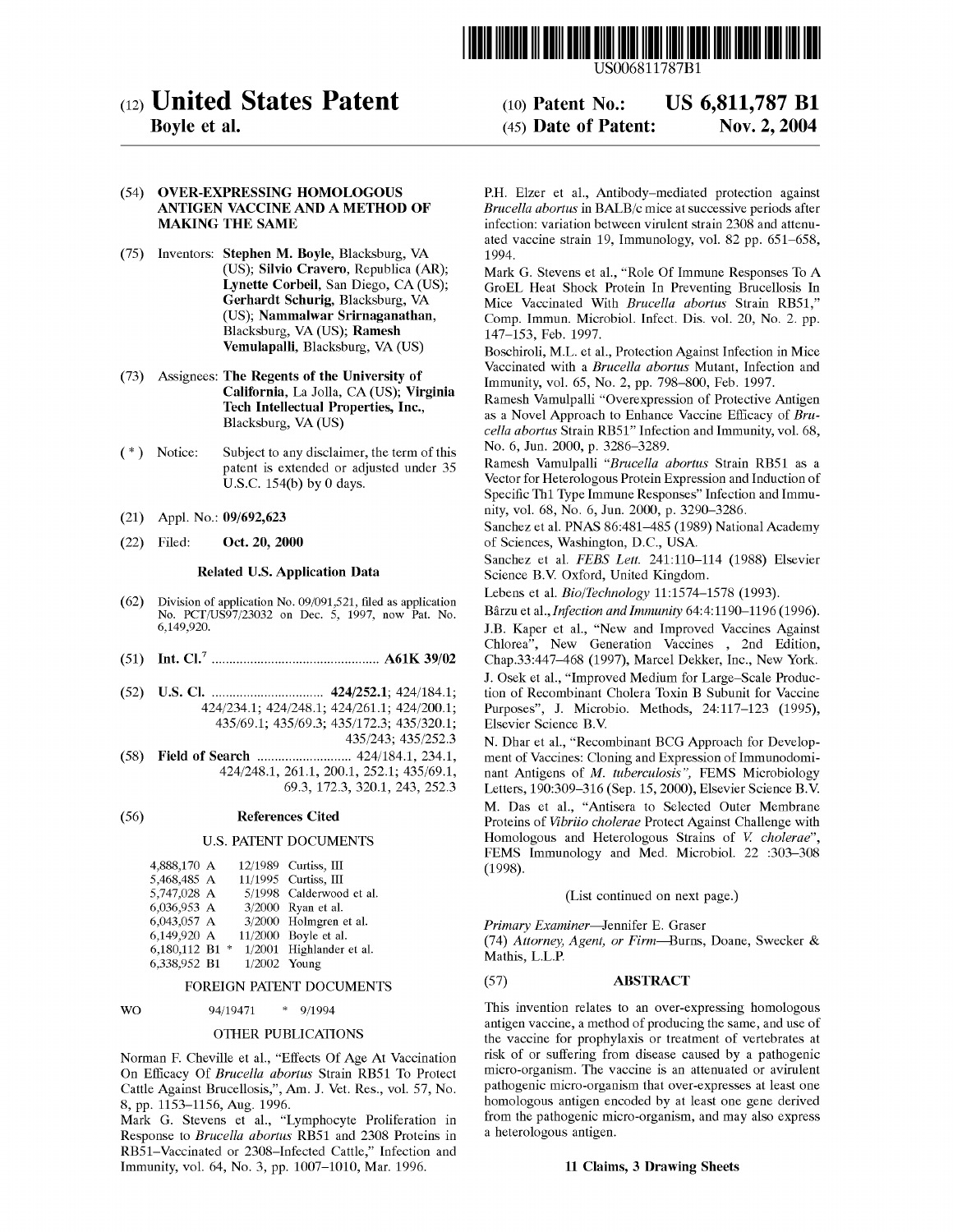## OTHER PUBLICATIONS

H.T. Boesen et al., "Vibrio angaillaram Resistance to Rainbow Troup (Oncorhynchas mykiss) Serum: Role of O—Antigen Structure of Lipopolysaccharide", Infection and Immunity, vol. 67, No. 1, p. 294—301 (Jan. 1999), Am Society for Microbio.

A. Chernyak et al., "Induction of Protective Immunity by Synthetic Vibrio cholerae Hexasaccharide Derived from V. cholerae Ol Ogawa Lipopolysaccharide Bound to <sup>a</sup> Protein Carrier", The Journal of Infectious Diseases; 185:950—62 (2002), The Infectious Diseases Society of America.

N. Dhiman et al., "Mycobacterial Proteins—Immune Targets for Antituberculous Subunit Vaccine", Indian Journal of Experimental Biology, vol. 37:1157—1166, (Dec. 1999).

C. Hetzel et al., "An Epitope Delivery System for Use With Recombinant Mycobacteria", Infec. and Immun., vol. 66, No. 8:3643—3648, (Aug. 1998) Am Society for Microbio. J. Holmgren et al., "Mechanisms of Disease and Immunity in Cholera: A Review", The Journal of Infectious Diseases, vol. 136 Supplement (Aug. 1977).

MA. Horwitz et al., "Recombinant bacillus Calmette— Gurein (BCG) vaccines Expressing the Mycobacteriam tuberculosis 30—kDa Major Secretory Protein Induce . . . " PNAS vol. 97, No. 25:13853—13858, (Dec. 5, 2000).

Z. Kossaczka et al., "Evaluation of Synthetic Schemes to Prepare Immunogenic Conjugates of Vibrio cholerae O139 Capsular Polysaccharide With Chicken Serum Albumin", Glycoconjugate Journal 17, 425—433 (2000), Kluwer Academic Publishers.

E. Medina et al., "Use of Live Bacterial Vaccine Vectors for Antigen Delivery: Potential and Limitations", Vaccine 19:1573—1580 (2001), Elsevier Science Ltd.

M.D. Meeks et al., "Immune Response Genes Modulate Serologic Responses to Vibrio cholerae TopA Pilin Peptides", Infec. and Immun., vol. 69, No. 12:7687—7694, (Dec. 2001), American Society for Microbiology.

A.S. Pym et al., "Recombinant BCG Exporting ESAT—6 Confers Enhanced Protection Against Tuberculosis", NatureMedicine, vol. 9., No. 5:533—539 (May 2003).

A.E. Toranzo et al., "Immunization with Bacterial Antigens: Vibrio Infections", Developments in Biol. Stand., vol. 90:93—105 (1997).

C. Zheng et al., "Recombinant Mycobacteriam bovis BCG Producing the Circumsporozoite Protein of Plasmodium falciparum . . . ", Parasitology International 51:1-7 (2002), Elsevier Science Ireland Ltd.

P. Elzer et al., "Characterization 1—30 and genetic complementation of a *Brucella abortus* high-temperature-requirement A (htrA) deletion mutant", Infection & Immunity <sup>62</sup> No. 10:4135—4139 (Oct. 1994).

\* cited by examiner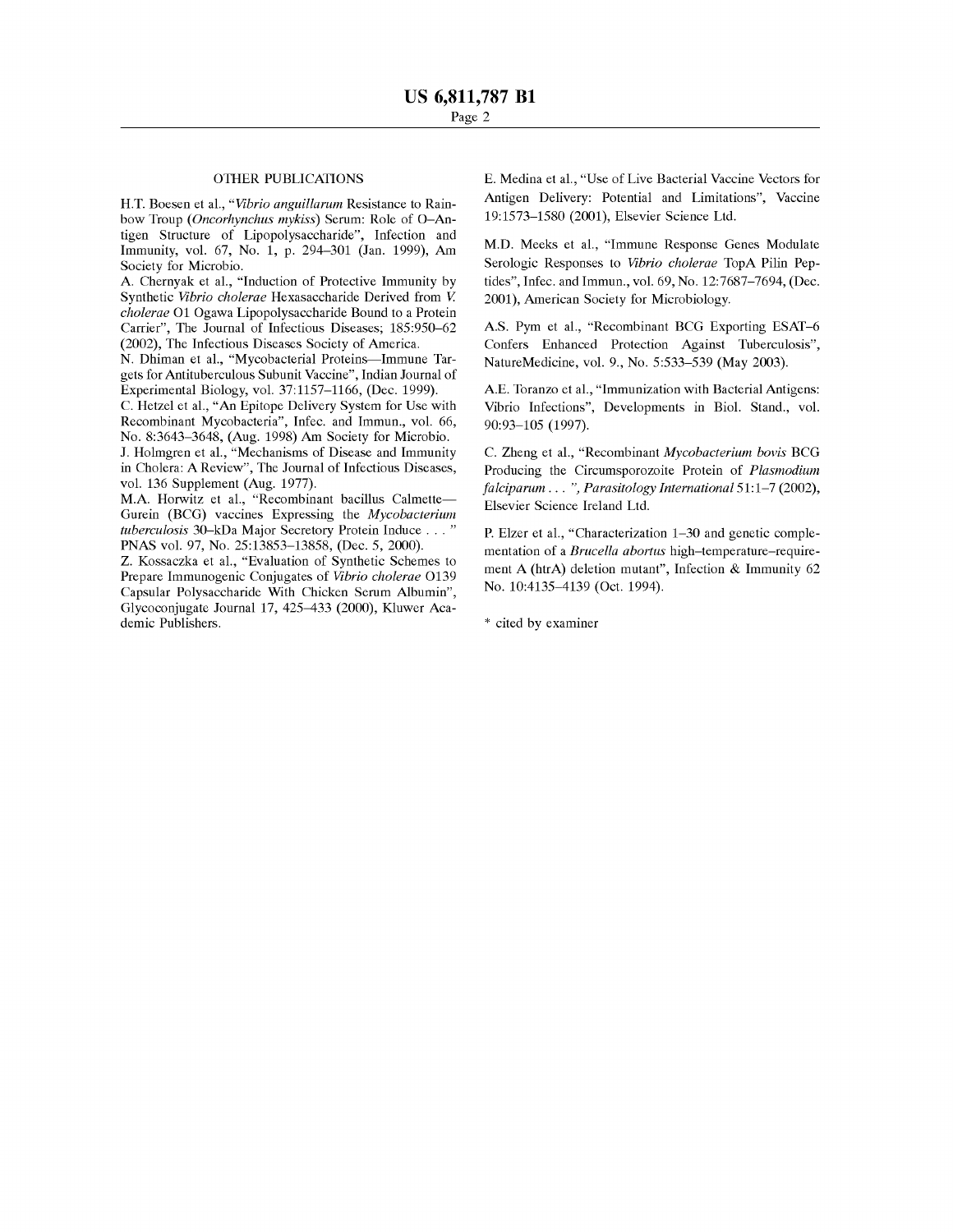



 $\overrightarrow{O}$ <br>Over-expressing homologous antivaccine against *Brucella* spp. Over-expressing homologous antigen vaccine against Brucella spp.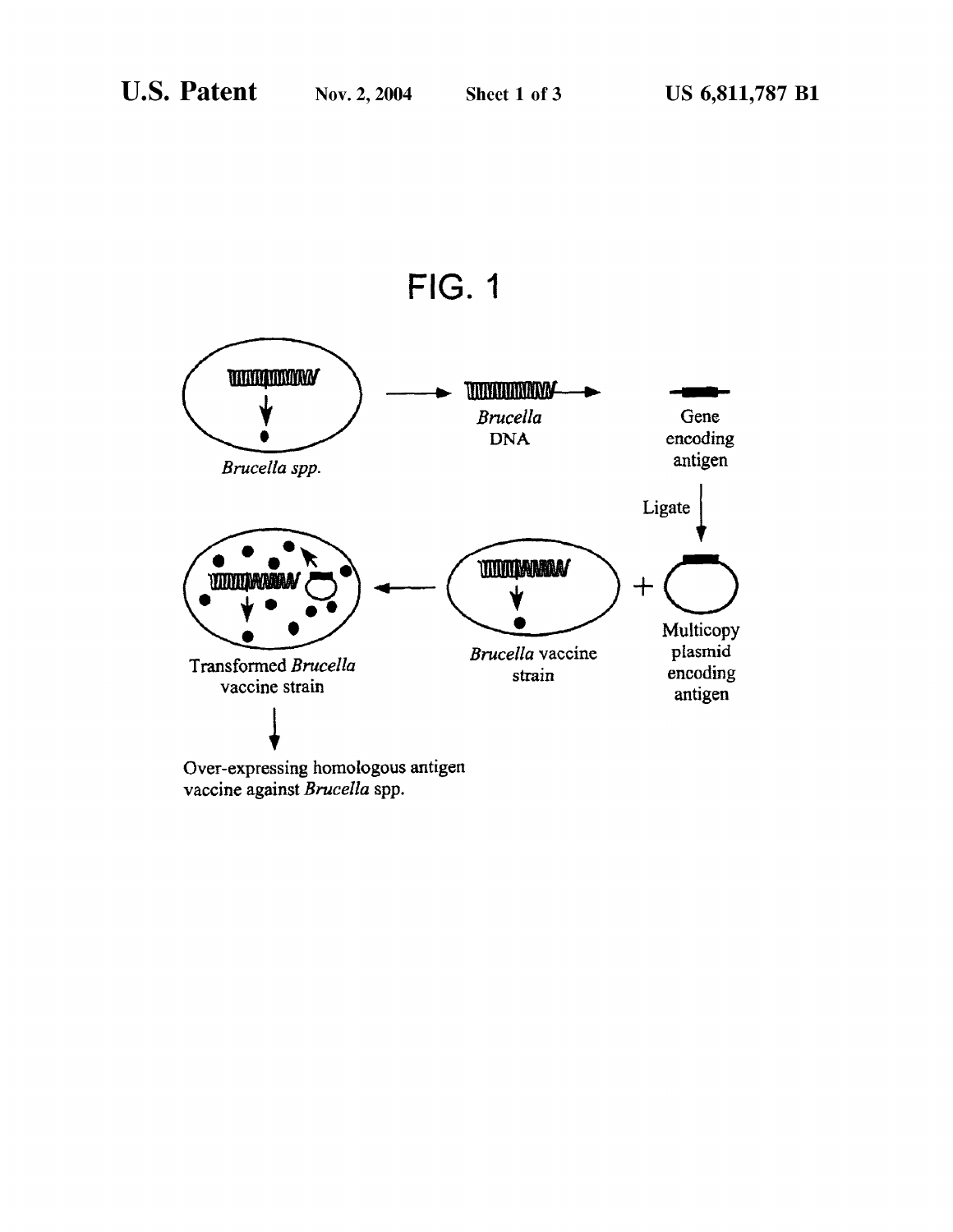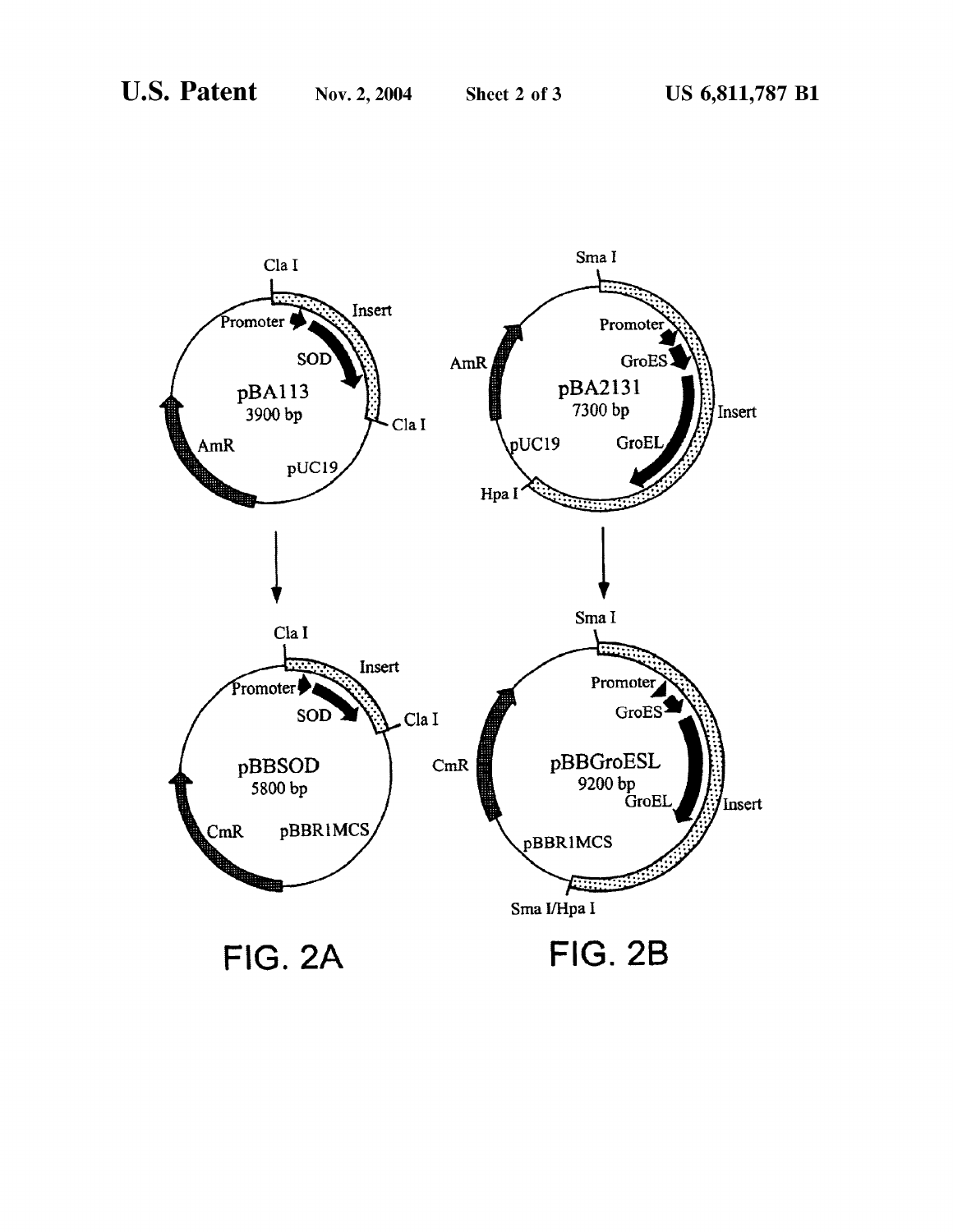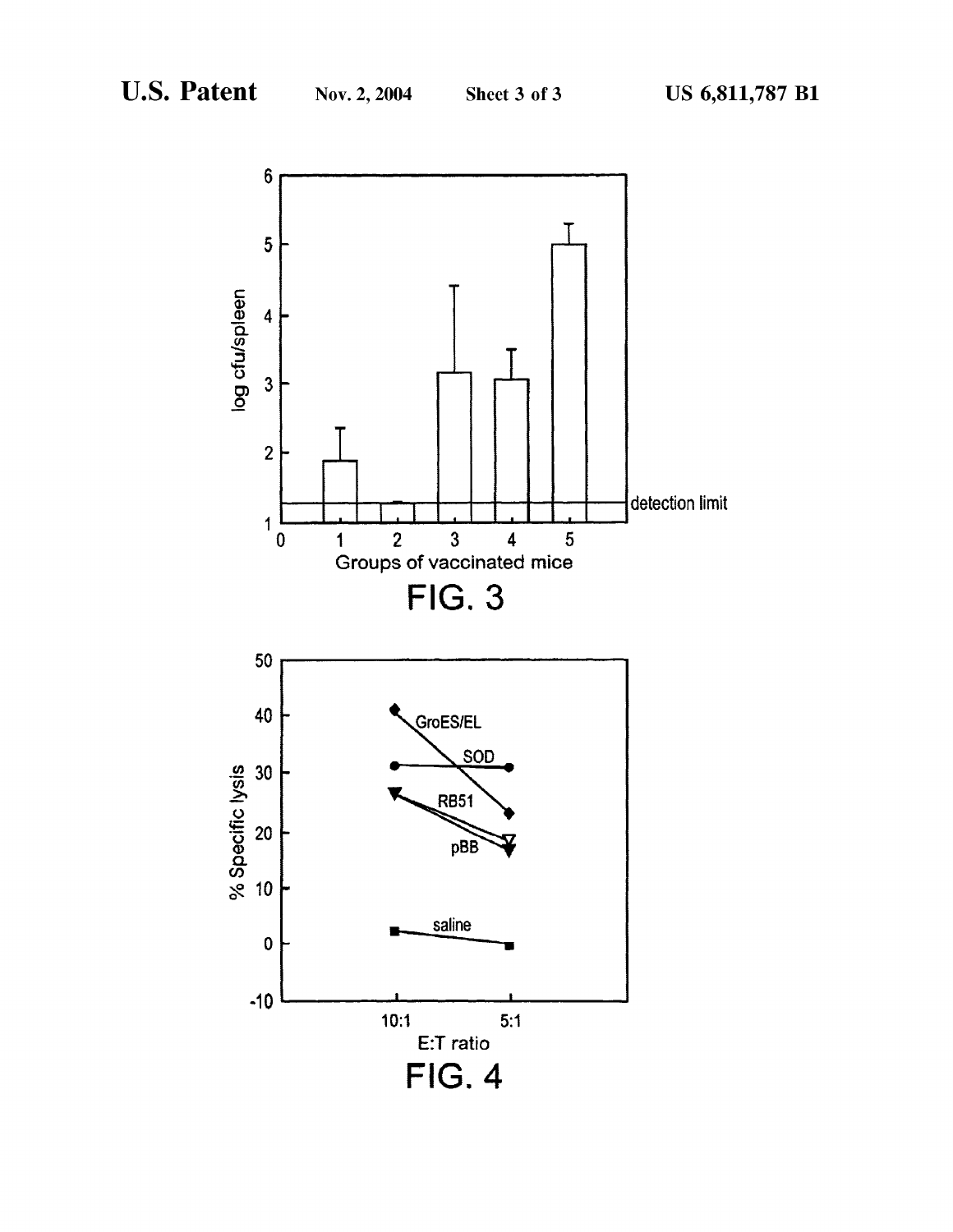30

## OVER-EXPRESSING HOMOLOGOUS ANTIGEN VACCINE AND A METHOD OF MAKING THE SAME

This application is a divisional of Application No. 09/091,521, filed Jun. 19, 1998, now U.S. Pat. No. 6,149,920 issued Nov. 21, 2000, which is a national stage application of PCT/US97/23032 filed Dec. 5, 1997.

The invention described herein was made under a grant from the United States Department of Agriculture. 10 Therefore, the U.S. government may have certain rights in this invention.

The invention pertains to an over-expressing homologous antigen vaccine, a method of producing the same, and a method of using the vaccine for prophylaxis or treatment 15 of a vertebrate suffering from or at risk from a pathogen. The vaccine is derived from an attenuated or avirulent version of the pathogen, and over-expresses one or more genes from the pathogen, thereby providing immunity greater than that induced by a vaccine of the same pathogen without over-20 expression of a gene.

## BACKGROUND OF THE INVENTION

Vaccines are used to protect against diseases, which are  $_{25}$ caused by pathogens. These pathogens are microbial organisms, such as bacteria and viruses, which affect animals, including humans. Vaccines are primarily derived from a pathogen by producing and administering either: a) an attenuated or avirulent version of the pathogen; b) the killed pathogen; c) extracted protective antigens or antigen mixes of the pathogen (homologous antigens); or d) a micro-organist expressing one or more protective antigens encoded by cloned genes originating in a microbial pathogen different from the vaccine strain (heterologous antigens).

Vaccines for both bacteria and viruses are engineered from microorganisms expressing one or more protective antigens, as described by K. Jones and M. Sheppard in Designer Vaccines, CRC Press (1997). Vaccines are intended to produce an immune response in the recipient <sub>40</sub> Butterton, J. R. and S. B. Calderwood, Attenuated Vibrio consisting of at least one of an antibody mediated or T cell mediated immune response, thereby preventing future infection by a pathogen, or fighting a current pathogenic infection. In particular, vaccines against facultative intracellular pathogens, those growing inside the cells of the infected  $_{45}$ host, need to induce a strong and appropriate cell mediated immune response. In contrast, vaccines against obligate extracellular pathogens need to induce an appropriate antibody mediated immune response. Often, regardless of the pathogen, an appropriate combined antibody and cellular 50 mediated immune response leads to sufficient protection or relief from infection. In order to achieve this protection or relief from infection, vaccines may express one or more homologous antigens, heterologous antigens, or a combination of both.

Vaccines may be administered to vertebrates both to prevent and treat infection by pathogens. Thus, vaccines are frequently administered to prevent the spread of a disease caused by a pathogen. In particular, herd animals, such as cows, goats, sheep and swine, are often vaccinated to 60 prevent the spread of a disease among members of the herd. Further, because certain diseases may travel between vertebrates, including travel between various animals and between animals and humans, vaccines are used to prevent the spread of disease between various species, usually by 65 administration to the infected animal and other uninfected animals in the immediate vicinity. However, other animals in

2

the area which are less likely to contract the disease may also be vaccinated as a prophylactic measure. For example, an infected cow and its as yet uninfected herd may be vaccinated to treat <sup>a</sup> disease and prevent its further spread. As <sup>a</sup> prophylactic measure, other animals which are likely to contract the disease from the infected cow, such as neighboring cows, sheep or humans, may be vaccinated as well.

It has been found that vaccines derived from an attenuated or avirulent version of a pathogen are highly effective in preventing or fighting disease caused by that pathogen. In particular, it is known that such attenuated or avirulent pathogens can be modified to express heterologous antigens (antigens which are derived from a pathogen of a different species). In order to express heterologous antigens in a desired attenuated or avirulent pathogen, a gene encoding an antigen capable of providing protection against the pathogen is identified from the deoxyribonucleic acid of a heterologous species. The desired gene is isolated and then inserted into a plasmid capable of replication and expression in the attenuated or avirulent pathogen. The plasmid is then introduced into the attenuated or avirulent pathogen, and causes expression of the heterologous antigen upon administration to a subject vertebrate.

An example of such expression of an heterologous antigen is the bacterial vaccine Salmonella, which expresses a Streptococcus spaA protein. See US. Pat. No. 4,888,170. This vaccine comprises an avirulent derivative of a pathogenic microbe of the genus Salmonella, which in turn expresses a recombinant gene derived from a pathogen of the species Streptococcus mutans, thereby producing an antigen capable of inducing an immune response in <sup>a</sup> vertebrate against the pathogen.

35 Vibrio cholera have been developed to vaccinate humans 55 antigen cholera toxin 2 (CTB). The over-expressed antigen A further example of heterologous expression is Vibrio cholera vaccines. A number of live attenuated strains of against cholera. See Kaper, J. B., et al., New and improved vaccines against cholera in New Generation Vaccines (eds. MM Levin et al.) Marcel Deker, Inc., NY, 1997. Some of these strains over-express heterologous antigens. See cholera as a live vector for expression of foreign antigens in New Generation Vaccines (eds. MM Levin et al.) Marcel Deker, Inc., NY, 1997. The immunity induced by the attenuated vaccine strains is the result of inducing antibodies which have either antibacterial and/or antitoxic activities. Some strains have been attenuated by the deletion of <sup>a</sup> number of genes encoding toxigenic components, including the Asubunit of the cholera toxin encoded by the ctxA gene. However, in order for a cholera vaccine strain to be fully protective, it is necessary that the ctxb gene encoding the B subunit (to which the A subunit binds) be expressed to allow for the production of antibodies that neutralize the cholera toxin. The ctxB gene has been over-expressed in Vibrio cholera for the purpose of producing large amounts of the CTB is collected, purified and used as <sup>a</sup> subunit vaccine which is the extracted CTB antigen. See Lebens M., et al., 1993, Biotechnology (NY) Dec; 11:1574—1578. However, although an over-expressed antigen has itself been used as a vaccine, an attenuated or avirulent pathogen of Vibrio cholera which over-expresses the ctxB gene, or any other homologous gene, has not been used as a live vaccine.

Another example of heterologous expression is in Mycobacterium spp. vaccines, used to prevent tuberculosis in humans. The Mycobacterium tuberculosis GroEL protein induces protective immunity when expressed by the groEL gene transfected into macrophages (Silva, C. L. and Lowrie,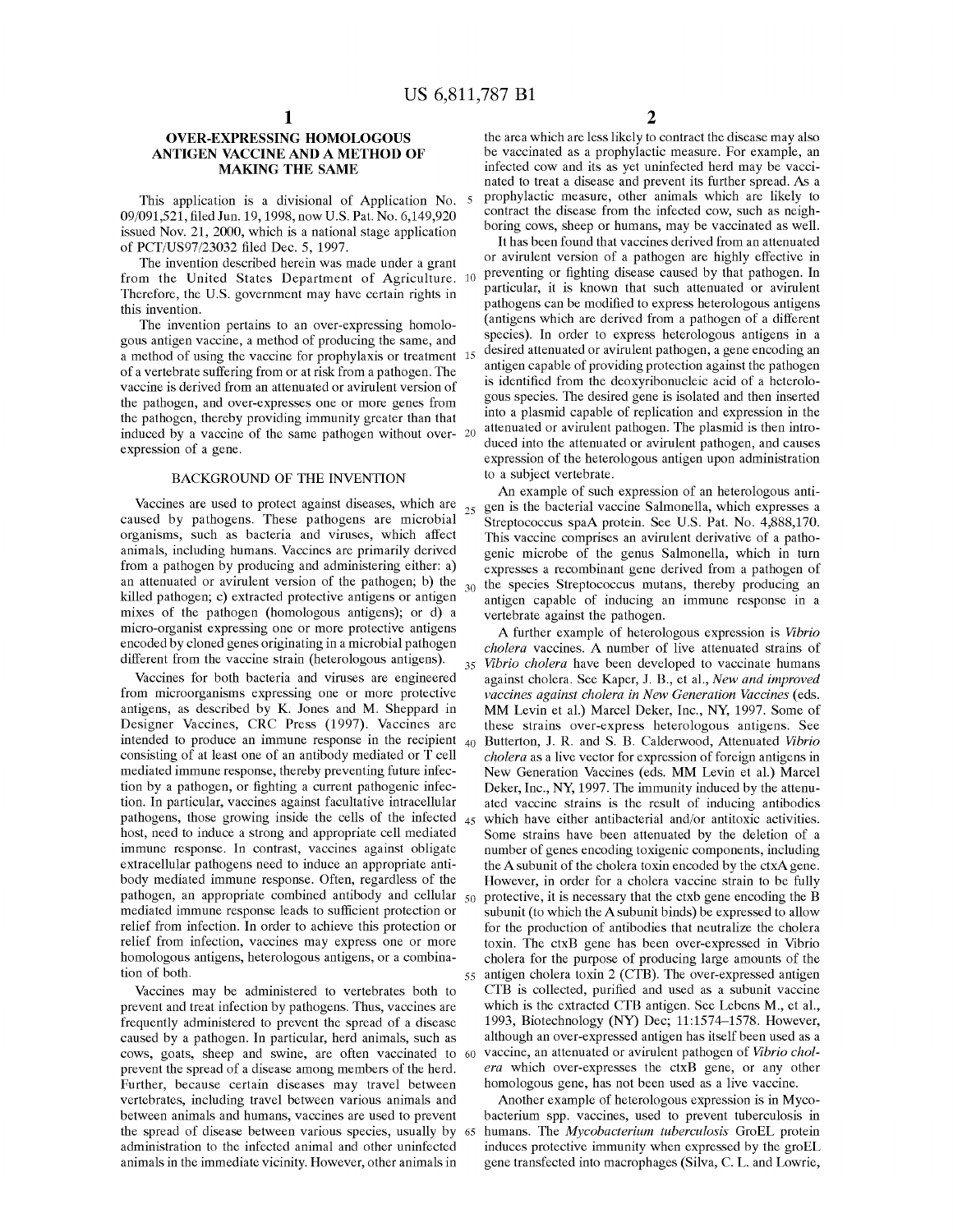D. B., 1994, Immunology 842244—248), indicating that GroEL protein is a protective antigen if presented to  $\overline{T}$  cells by this type of antigen presenting cell (APC). Naked DNA vaccines using Mycobacterium genes coding for a variety of antigens (hsp70, 85 kDa, 65 kDa, 36 kDa, 6 kDa) are also able to induce protective immunity. See Lowrie, D. B. et al., 1997, Vaccine 15:834-838; Tascon, E. et al., 1996, Nat. Med. 22888—892; and Lozes, E. et al., 1997, Vaccine 152880—833. It is believed that the naked DNA vaccines work because they transfect APCs (Chattergon, M. et al., 1997, FASEB J. 11:753–763.) which in turn present the antigen appropriately to T cells, thereby inducing <sup>a</sup> protective cell mediated immunity. M. bovis BCG, <sup>a</sup> live, attenuated strain of Mycobacterium, is used to induce protective immunity against *M. tuberculosis* infection in humans. Fine,  $_{15}$ PM. 1988, Br. Med. Bull. 44:91. 10

Antigen vaccines developed against Brucellosis provide examples of homologous-antigen expression, wherein the antigen is derived from the same species as the attenuated pathogen. Brucellosis is an infectious bacterial disease which can be transmitted to human beings by animals. It is caused by any of a variety of species of pathogenic aerobic bacteria of the genus Brucella. In animals, Brucellosis can result in abortion and infertility. In humans, it causes fever, malaise and headaches. This disease has been extensively  $_{25}$ studied, resulting in the development of numerous vaccines. 20

It is known that existing vaccine strains of Brucella, such as B. abortus strains 19 and RB51, and B. melitensis strain REV1, can both protect against the Brucella species from which they were derived and cross protect against infection  $_{30}$ by other species, such as B. abortus, B. melitensis, B. ovis, B. suis, B. canis and B. neotomae. See Winter, A. J. et al., 1996, Am. J. Vet. Res., 57:677; P. Nicoletti in Animal Bracellosia, CRC Press (1990), pp. 284—296; J. M. Blasco in Animal Brucellosis, CRC Press (1990), pp. 368–370; and  $_{35}$ G. C. Alton in Animal Brucellosis, CRC Press (1990), pp. 395–400. New *B. melitensis* strain VTRM1 and *B. suis* strain VTRS1 also cross protect against various Brucella species. Al Winter, A. J. et al., Am. J. Vet. Res., 57:677.

In the past, one of the most commonly used vaccines to  $_{40}$ prevent bovine Brucellosis was B. abortus strain 19, as described by P. Nicoletti in Animal Brucellosis, CRC Press (1990), pages 284—296. This particular strain of B. abortas provided immunity in cattle with a range of protection from 65 to 75% depending upon <sup>a</sup> number of variables, such as 45 the age of the cattle at vaccination, the dose administered, the route of administration and prevalence of Brucellosis in the vaccinated herd.

B. Abortus strain RB51, a new attenuated live Brucella vaccine (marketed as RB-51®), is a stable vaccine approved 50 for use in the United States. See Schurig, G. G. et al, 1991, Vet. Microbiol. 26:359; and Colby, L., 1997, M. Sc. Thesis, Virginia Tech, Blacksburg, Va. Attenuation of strain, RB51 is indicated by studies carried out in mice, goats and cattle. See Schurig, G. G., 1991, Vet. Microbiol.  $28:171$ : Palmer R. 55 M. et al., 1997, Am. J. Vet Res. 58:472; Roop, R. M. et al., 1995, Res. Vet. Science, 512359; and Zambrano, A. J. et al., 1995, Archivos de Medicina Veterinaria XXVIII, No. extraordinario:119–121. In comparison to the protection provided by strain 19, strain RB51 has been shown in single 60 vaccination protocols to be similarly protective in cattle. See Cheville, N. F. et al., 1993, Amer. J. Vet Research 53:1881; and Cheville, N. F. et al., 1996, Amer. J. Vet Research, 57:1153. Further, oral administration of strain RB51 in mice and cattle has indicated protective immunity. see Stevens, 65 M. G. et al., 1996, Infect. Immun. 64:534. In particular, the mouse model indicates that the protective immunity to

4

Brucellosis induced by strain RB51 is solely T cell mediated because a passive transfer of RB51-induced antibodies does not protect against the disease, whereas adoptive T cell transfer does. See Bagchi, T., 1990, M. Sc. Thesis, Virginia Tech, Blacksburg, Va.; Jimenez deBagues, M. P. et al., 1994, Infect. Immun. 62:4990. It is believed that vaccination with RB-51® confers protection by inducing production of interferon gamma able to activate macrophages and specific cytotoxic T cells in the subject which are able to kill Brucella infected macrophages.

Although RB-51®, derived from B. abortus strain 2308, is the best current vaccine against Brucellosis in animals, it is still not 100% effective. None of the current Brucellosis vaccines are totally effective.

Therefore, research continues on promising strains, such as B. abortas strain RB51. For example, expression of heterologous antigens by B. abortus strain RB51 has been described byS. Cravero, et al., 1995, Proceedings 4th Intl. Vet. Immunol. Symposium, July, Davis, Ca., Abstract # 276; and S. Cravero et al., 1996, Conference of ResearchWorkers in Animal Diseases, Nov., Chicago, Abstract # 150. Overexpression of a homologous antigen by Brucella has been described as a research tool for the purpose of complementing specific deletion mutants for the study of HtrA protein in B. *abortus* (P. H. Elzer, Inf. Immun., 1994, 62:4131), and for the study of physiological functions as discussed by R. Wright at an Oral Presentation of the Brucella Research Conference on Nov. 9, 1997 in Chicago, Ill.

However, over-expression of homologous antigens of Brucella or other pathogens, with or without concomitant expression of a heterologous antigen, has not been studied for use in vaccines. Over-expression of homologous antigens previously has been used primarily as a research tool, as described above. An attenuated or avirulent pathogen modified to over-express an homologous antigen has not been used as <sup>a</sup> live vaccine. However, we have found that <sup>a</sup> vaccine which is an attenuated or avirulent pathogen which over-expresses one or more homologous antigens, as described herein, will provide greater protection against a pathogenic disease than vaccines of attenuated pathogens which express wild type levels of the same homologous antigens.

Therefore, the invention is directed to a vaccine, a means of producing the vaccine, and its use for prophylaxis and treatment of a pathogenic disease wherein the vaccine is an attenuated or avirulent pathogen which over-expresses at least one homologous antigen, thereby providing greater protection against and treatment of the disease caused by the unattenuated pathogen in the subject vertebrate.

#### SUMMARY OF THE INVENTION

The invention is directed to a live vaccine which is an attenuated or avirulent pathogen which over-expresses one or more homologous antigens of a pathogen, a method of producing the same, and a method of treating animals, including humans, with the vaccine. This vaccine increases the level of protection against the unattenuated pathogen in comparison to vaccines of attenuated pathogens expressing wild type levels of homologous antigens of the pathogen. In this manner, the over-expressing homologous antigen vaccine will induce <sup>a</sup> strong cellular mediated immune response and/or a strong humoral antibody response against the unattenuated pathogen in the vaccinated subject.

In particular, it is the purpose of this invention to provide a method of producing a vaccine which is an attenuated or avirulent pathogen over-expressing a homologous antigen,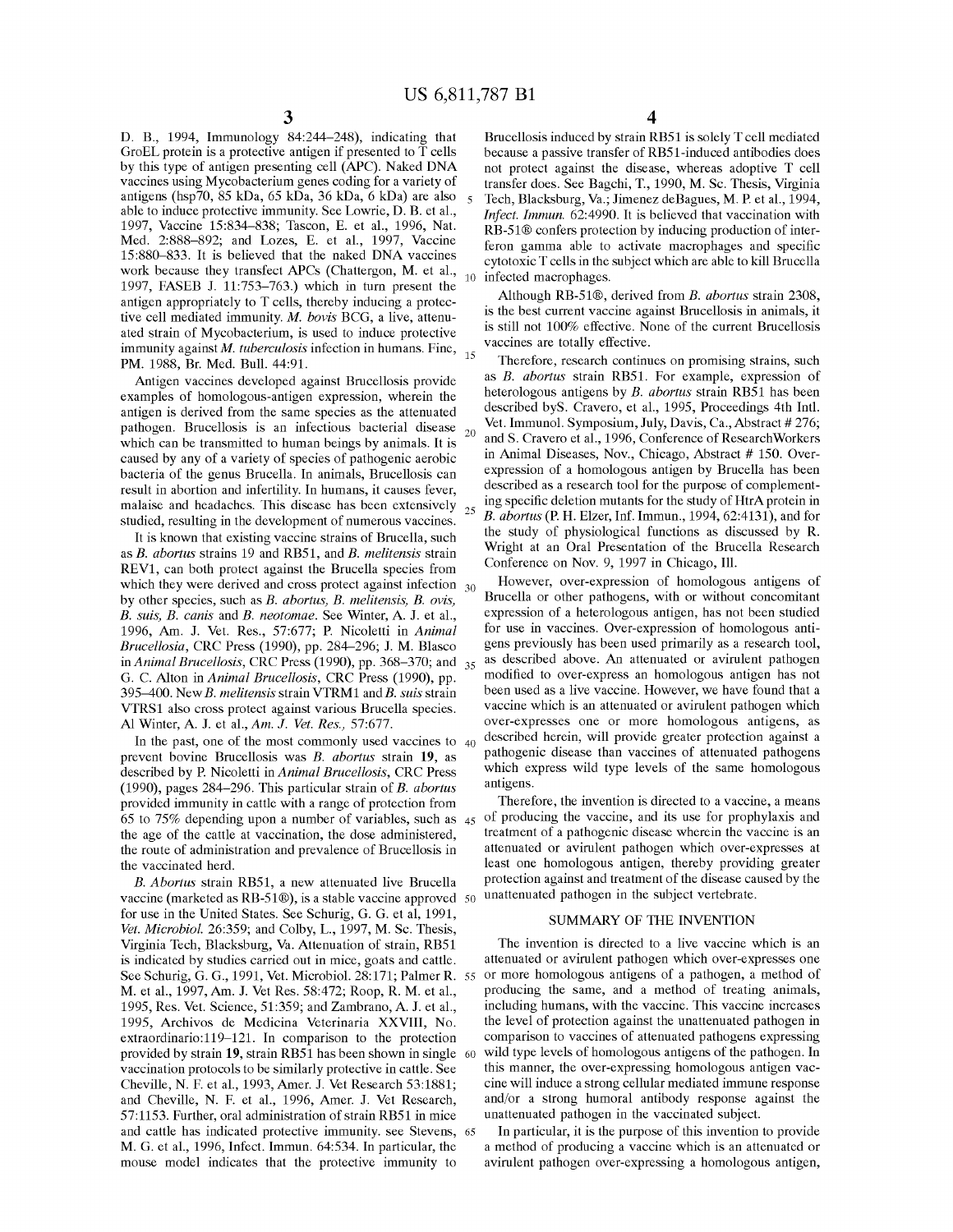25

35

40

45

and immunizing an animal, including humans, with the vaccine such that the vaccine induces a strong cell mediated or antibody mediated immune response against a virulent pathogen, thereby providing complete protection, such as sterile immunity, against a challenge by the virulent patho- 5 gen.

It is a further object of the invention to provide a method of producing a vaccine which is an attenuated or avirulent pathogen over-expressing a homologous antigen, and immunizing an animal with the vaccine such that the vaccine 10 causes over-expression of an homologous antigen and expression of a heterologous antigen, both of which provide protection against the virulent pathogen in the vaccinated subject.

It is yet a further object of this invention to provide an  $15$ over-expressing homologous vaccine, a means for making such a vaccine and a method of using the vaccine for prophylaxis and treatment of Brucellosis in animals, especially bovine animals.

## BRIEF DESCRIPTION OF THE DRAWINGS

The attached figures are intended to aid in explaining and to more particularly point out the invention described herein. In particular:

FIG. 1 is a diagram depicting the derivation of a homologous antigen from a Brucella species, and insertion of the antigen into a Brucella species vaccine strain;

FIG. 2 depicts construction of recombinant plasmids for over-expression of copper/zinc SOD(A) and GroES and 30 GroEL(B) in B. abortus strain RB51;

FIG. 3 demonstrates the clearance of B. abortus strain 2308 from the spleens of mice vaccinated with B. abortus strain RB51 over-expressing copper/zinc SOD or GroES/ EL; and

FIG. 4 demonstrates the cytotoxic activity by lymphocytes toward Brucella infected cells from mice vaccinated with *B. abortus* strain RB51 over-expressing copper/zinc SOD or GroES/EL.

#### DETAILED DESCRIPTION

The invention is directed to a vaccine for the immunization of vertebrates against disease caused by a pathogen, wherein the vaccine comprises an attenuated or avirulent pathogen that over-expresses one or more homologous antigens encoded by at least one gene from the pathogen, wherein each antigen is capable of inducing a protective immune response against the pathogen.

This over-expressing homologous antigen vaccine is produced by genetic engineering of live, attenuated microbes by a process having the steps of: a) selecting a gene encoding an homologous antigen capable of directly or indirectly stimulating protective immunity against a pathogenic microorganism (pathogen), and b) inserting said gene into an attenuated or avirulent version of the pathogen such that the homologous antigen is over-expressed. The resultant overexpressing homologous antigen vaccine (OHAV) is more specifically prepared by the following steps: 55

- a) extracting deoxyribonucleic acid from a pathogenic 60 micro-organism;
- b) identifying a gene from the deoxyribonucleic acid, wherein said gene encodes at least one antigen capable of stimulating protective immunity against the pathogenic micro-organism;
- c) inserting said gene into a plasmid capable of replication and expression in the pathogenic micro-organism; and

d) introducing said plasmid into an attenuated or avirulent version of the pathogenic micro-organism.

The resultant vaccine synthesizes the antigen as a result of transcription and translation of the gene located in at least two sites, i.e., the genome and the plasmid. In particular, it is preferred that the plasmid be a multicopy type, so that it may produce <sup>a</sup> greater number of the protective antigen than the single genomic copy otherwise generated.

The above method may be used to create over-expressing expressing homologous antigen vaccines for many different diseases. The over-expression of the antigen usually increases both the T cell and antibody immune response, thereby greatly increasing the level of protection in the subject. Because both types of immune response are improved, both intracellular and extracellular pathogens are affected, thereby providing greater protection against the pathogen.

20 including B. abortus, B. melitensis, B. ovis, B. suis, B. canis For example, a vaccine against the pathogenic microorganism Brucella may be produced. In particular, the pathogen may be selected from any species of Brucella, and B. neotomae. The pathogen used to produce the vaccine is preferably selected from a specific strain of Brucella, such as B. abortus strain 19, B. abortus strain RB51, B. melitensis strain VTRM1, B. suis strain VTRS1 and B. melitensis strain REV1.

It is particularly advantageous that the vaccine be prepared with one or more of <sup>a</sup> Cu/Zn SOD gene, <sup>a</sup> GroES gene or <sup>a</sup> GroEL gene of B. abortus strain RB51. In particular, it is preferred that the above genes be obtained from <sup>a</sup> pUC19 genomic library of B. abortus strain 2308.

Avaccine produced according to the above specifications is particularly effective for prophylaxis or treatment of diseases such as Brucellosis. For example, an effective vaccine for prophylaxis or treatment of a bovine animal against Brucellosis according to the invention is an attenuated or avirulent derivative of B. abortus strain RB51 capable of over-expressing at least one homologous antigen. In particular, it is preferred that the antigen be encoded by one or more of <sup>a</sup> Cu/Zn SOD gene, <sup>a</sup> GroES gene or <sup>a</sup> GroEL gene, preferably selected from <sup>a</sup> pUC19 genomic library of B. abortus strain 2308. It is even more preferable that the attenuated or avirulent derivative also express a heterologous antigen capable of inducing protective immunity against B. abortus.

The method of prophylaxis or treatment of a vertebrate suffering from a pathogenic micro-organism is as follows:

- a) extract deoxyribonucleic acid from the pathogenic micro-organism;
- b) identify at least one gene encoding at least one antigen from the deoxyribonucleic acid, wherein the antigen is capable of stimulating protective immunity against the pathogenic micro-organism;
- c) insert the at least one gene into a plasmid capable of replicating and expressing in the pathogenic microorganism;
- d) transform an attenuated or avirulent version of the pathogenic micro-organism with the plasmid to form a vaccine; and
- e) administer an effective amount of the vaccine to the vertebrate. The vaccine used for the method for prophylaxis and treatment may be an original vaccine strain or a modified existing vaccine strain. For example, *B. abortus* strain RB51 can be modified to over-express a homologous antigen, thereby producing <sup>a</sup> new strain capable of use in <sup>a</sup> vaccine for the prophylaxis or treatment of Brucellosis, particularly in bovine animals.

65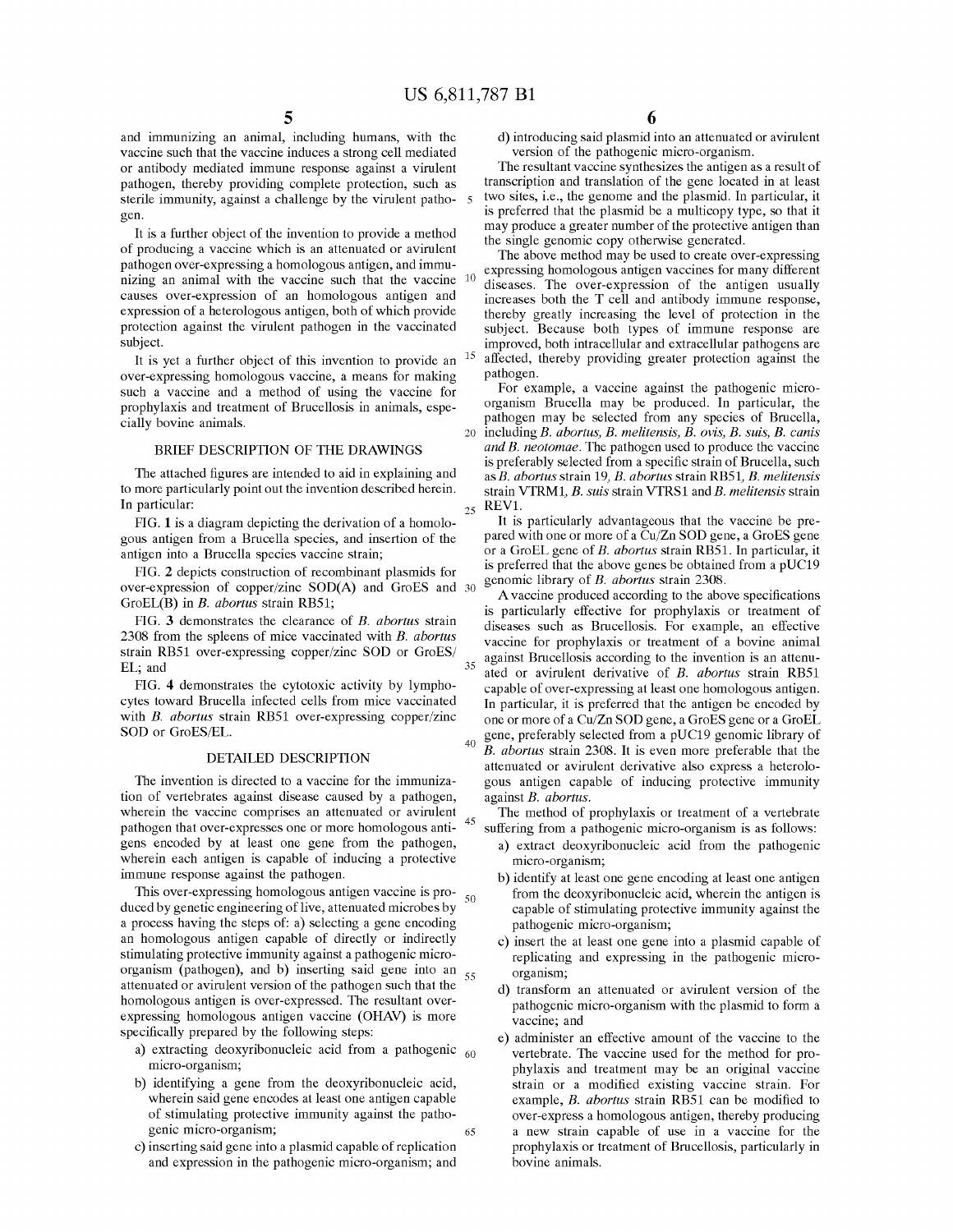In particular, <sup>a</sup> new Brucella vaccine can be prepared by: 1) selecting a gene encoding a protective antigen from a strain of Brucella; 2) inserting the gene from the pathogen into a multicopy plasmid capable of replication and expression in Brucella; and 3) introducing the plasmid into Bru- 5 cella by means such as transformation. One or more homologous antigens may be over-expressed in this manner. Additionally, one or more heterologous antigens may be expressed in the vaccine by methods known in the art.

By over-expressing one or more homologous antigens of 10 <sup>a</sup> given pathogen, greater T cell and/or antibody immune response against that pathogen is stimulated in the vertebrate treated with the vaccine produced from the attenuated or avirulent pathogen, affording greater protection against the unattenuated pathogen. Further protection may be offered by 15 additional expression of one or more heterologous antigens by the attenuated or avirulent pathogen by means known to one of ordinary skill in the art.

The resultant over-expressing homologous antigen vaccine may be administered in <sup>a</sup> dose effective to promote 20 prophylaxis or treatment of a disease caused by the pathogen in the desired subject vertebrate. As known to one of ordinary skill in the art, dosages should be adjusted for each subject based on factors such as weight, age, and environmental factors. The effective dose may be administered in 25 any effective manner based on the type of animal being treated, its age and condition.

#### EXAMPLES

#### Example 1

Two OHAVs were constructed by over-expressing either the Cu/Zn SOD gene or the GroES and GroEL genes in B. abortus strain RB51. The genes for Cu/Zn SOD, GroES and GroEL were initially obtained from <sup>a</sup> pUC19 genomic 35 library of B. abortus strain 2308. As shown in FIG. 2, the inserts containing these genes along with their own promoters were excised from the pBA113 (SOD) and pBA2131 (GroES and GroEL) regions and subcloned into pBBR1MCS, <sup>a</sup> broad-host range plasmid which has rou-40 tinely been used in Brucella research. The resulting recombinant plasmids were termed as pBBSOD and pBBGroES/ EL (FIG. 2). The B. abortus strain RB51 was transformed with these plasmids by electroporation. Brucella containing the plasmids were selected by plating the transformed bac-45 teria on trypticase soy agar plates containing  $30 \mu\text{Ag/mL}$  of chloramphenicol. To determine the over-expression of the cloned genes, the antibiotic resistant colonies were individually grown in trypticase soya broth and the bacterial extracts used as antigens in an immunoblot analysis. Strain RB51 50 containing pBBSOD (RB51SOD) and pBEGroES/EL (RBSlGroESL) over-expressed Cu/zn SOD and GroEL, respectively, as compared to strain RB51 containing PBBRlMCS alone (RB51pBB). Protection studies in mice:

Groups of 8 mice were vaccinated by inoculating, intraperitoneally,  $4\times10^8$  colony forming units (cfu) of either strain RB51SOD, RB51GroESL, RB51pBB or RB51 in 0.5 mL of saline. One group of mice was inoculated with 0.5 mL of saline as a control. After 6 weeks, 5 mice in each group 60 were challenged intraperitoneally with  $2.5 \times 10^4$  cfu of virulent strain 2308. The remaining three mice in each group were used to characterize the immune responses. Two weeks after challenge with virulent strain 2308, mice were euthanized and the cfu of strain 2308 per spleen were determined. 65 Mice immunized with strain RB51SOD had <sup>a</sup> significantly lower number of bacteria as compared to those immunized

with strain RB51. In mice immunized with strain RB51GroESL, the number of bacteria observable was at the lower limit (<20 cfu/spleen) of the detection method. Characterization of immune responses

After 6 weeks of vaccination, serum was collected from 3 mice in each group for analysis of the humoral antibody response. These mice were euthanized and the lymphocytes harvested from their spleens were used to study the cellmediated immune response. As shown in FIG. 3, micevaccinated with strain RB51 developed antibodies to GroEL but did not develop antibodies to Cu/Zn SOD. In contrast, mice vaccinated with strain RB51SOD developed <sup>a</sup> strong antibody response to Cu/Zn SOD, and mice vaccinated with strain RB51GroESL developed <sup>a</sup> stronger antibody response to GroEL protein (FIG. 3) than that exhibited by strain RB51 vaccinated mice. These results indicate an enhanced antibody response by the OHAV.

30 showed enhanced cytotoxic activity relative to saline or The cell mediated immune response caused was characterized by determining the cytotoxic activity of lymphocytes toward Brucella infected cells. Specific splenic lymphocyte activity was enhanced in vitro by co-culturing with mitomycin C treated Brucella infected macrophages as stimulator cells. A cytotoxicity assay was performed using enhanced lymphocytes as effector cells (E) and Brucella infected macrophages as target cells (T). In the assay, E and T cells were mixed in two different ratios., 10:1 and 5:1. The percent specific lysis of target cells was calculated for each E:T ratio using standard methods (FIG. 4). Lymphocytes from mice vaccinated with RB51SOD or RB51GroESL strain RB51 vaccinated mice. This increased cytotoxic lymphocyte activity (indicated by the increased % specific lysis) directly correlates with the observed enhanced protection of mice against challenge with virulent B. abortus strain 2308; the higher the protective level, the higher the specific cytotoxic activity.

#### Example 2

An OHAV is constructed by over-expressing the ctxB gene in Vibrio cholera. The gene is obtained from the deoxyribonucleic acid of the pathogen and inserted into a plasmid capable of replicating and expressing in the pathogen. The resulting recombinant plasmid is used to transform Vibrio cholera by means of electroporation. Plasmids are plated and selected by means known in the art. The resultant over-expressing homologous antigen vaccine strain promotes overproduction of antibodies that neutralize the cholera toxin, thereby providing greater protection for prophylaxis and treatment of cholera in cholera in humans.

#### Example 3

55 An OHAV is constructed by over-expressing the groEL gene of Mycobacterium tuberculosis in a Mycobacterium species. The gene is obtainedfrom the deoxyribonucleic acid of the pathogen and inserted into a plasmid capable of replicating and expressing in the pathogen. The resulting recombinant plasmid is used to transform a Mycobacterium species by means of electroporation. Plasmids are plated and selected by means known in the art. The resultant overexpressing homologous antigen vaccine strain promotes overproduction of GroEL proteins, thereby providing greater protection for prophylaxis and treatment of tuberculosis in humans. In particular, over-expression of the qroEL gene encoding the GroEL protein in M. bovis BCG provides greater protective immunity against tuberculosis because BCG vaccines are known to target antigen protecting cells,